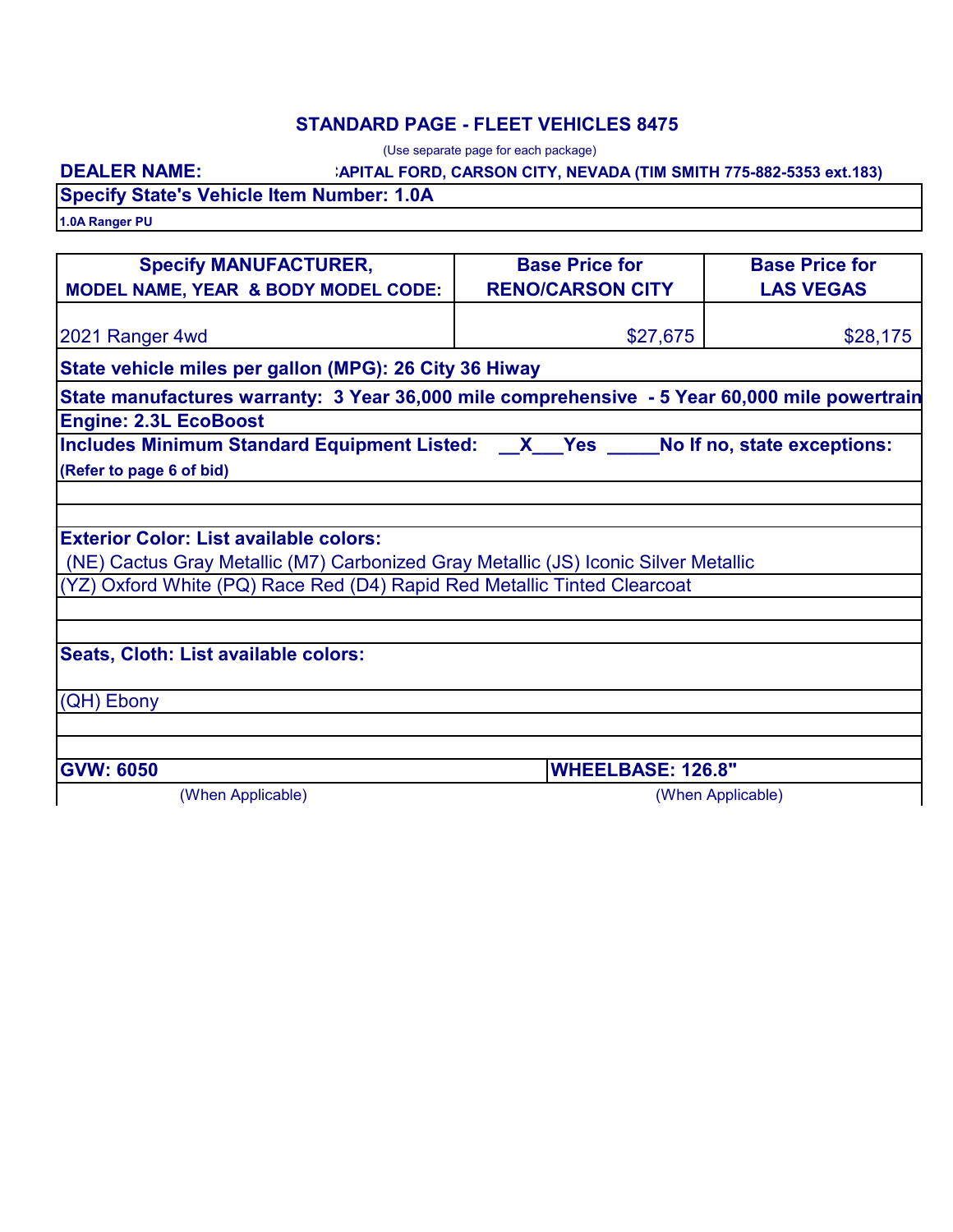#### **OPTION PACKAGE PAGE ~ FLEET**

(Use separate page for each package)

# **CAPITAL FORD, CARSON CITY, NEVADA (TIM SMITH 775-882-5353 ext.211) Option Package Name/Code:** List Equipment Features Below: **DEALER NAME\_\_\_\_\_\_\_\_\_\_\_\_\_\_** \$ (i.e. 1.1 Sedan: Full size; 4 door; 6 passenger) **Specify State's Vehicle Item Number: 1.0A**